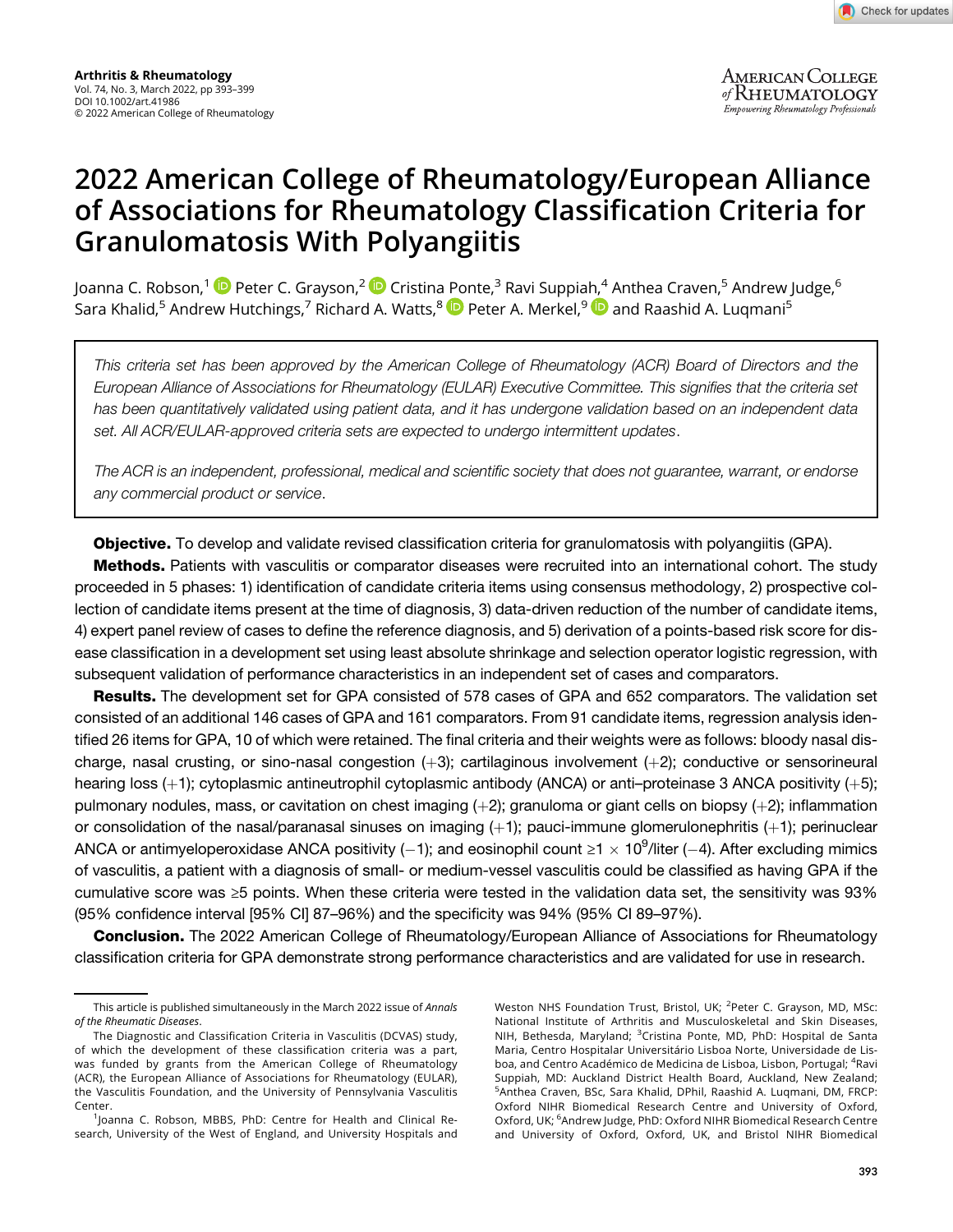# INTRODUCTION

The antineutrophil cytoplasmic antibody (ANCA)–associated vasculitides (AAV) are multisystem disorders involving inflammation of the small blood vessels and include granulomatosis with polyangiitis (GPA), microscopic polyangiitis (MPA), and eosinophilic granulomatosis with polyangiitis (EGPA) (1). GPA is characterized by necrotizing granulomatous inflammation involving the ears, nose, and upper and lower respiratory tracts, and necrotizing vasculitis affecting predominantly small- to medium-sized vessels, often including necrotizing glomerulonephritis (1).

Unlike diagnostic criteria, the purpose of classification criteria is to ensure that a homogeneous population is selected for inclusion in clinical trials and other research studies of GPA. In 1990, the American College of Rheumatology (ACR) published criteria for the classification of GPA (then named Wegener's granulomatosis) (2–4). The 1990 criteria were effective and widely accepted, facilitating coordinated approaches to international randomized controlled trials (5,6). In 2011 it was proposed to change the name "Wegener's granulomatosis" to "granulomatosis with polyangiitis" with subsequent wide adoption of the new terminology (7–9). The 1994 and 2012 publications of the international Chapel Hill Consensus Conference (CHCC) nomenclature for vasculitis clarified and standardized the nomenclature of the systemic vasculitides (1,10). The CHCC is a nomenclature system based on expert consensus rather than a classification system (1).

There are several important reasons for the development of revised classification criteria for the vasculitides, including a decline in the sensitivity of the 1990 ACR classification criteria, particularly for AAV (11); a consensus that any such criteria must now incorporate testing for ANCA; increased and widespread use, since 1990, of cross-sectional diagnostic imaging tools, including magnetic resonance imaging and computed tomography (12,13); and the introduction and adoption of the classification of patients with MPA, a term not in use in the 1990 ACR classification criteria.

There have been methodologic advances in the derivation of classification criteria, moving from the "number of criteria" rule, as used in the ACR 1990 criteria (3), toward weighted criteria with threshold scores, as demonstrated in the 2010 classification criteria for rheumatoid arthritis (14). Weighted criteria improve measurement properties of classification criteria because certain items within a criteria list may be more discriminative. The previous 1990 criteria for vasculitis collected retrospective data from patient files, without specification of which items were relevant at the time of diagnosis compared to those that were important later in the disease process. Criteria based on prospectively collected

Author disclosures are available at [https://onlinelibrary.wiley.com/action/](https://onlinelibrary.wiley.com/action/downloadSupplement?doi=10.1002%2Fart.41986&file=art41986-sup-0001-Disclosureform.pdf) [downloadSupplement?doi=10.1002%2Fart.41986&](https://onlinelibrary.wiley.com/action/downloadSupplement?doi=10.1002%2Fart.41986&file=art41986-sup-0001-Disclosureform.pdf)file=art41986-sup-0001- [Disclosureform.pdf.](https://onlinelibrary.wiley.com/action/downloadSupplement?doi=10.1002%2Fart.41986&file=art41986-sup-0001-Disclosureform.pdf)

data sets from newly diagnosed patients should have higher face validity as inclusion criteria for future clinical trials of early-stage disease. This article outlines the development and validation of the revised ACR/European Alliance of Associations for Rheumatology (EULAR)–endorsed classification criteria for GPA.

# METHODS

A detailed and complete description of the methods involved in the development and validation of the classification criteria for GPA is provided in Supplementary Appendix 1, available on the Arthritis & Rheumatology website at [http://onlinelibrary.wiley.](https://doi.org/10.1002/art.41986/abstract) [com/doi/10.1002/art.41986/abstract](https://doi.org/10.1002/art.41986/abstract). Briefly, an international Steering Committee comprising clinician investigators with expertise in vasculitis, statisticians, and data managers was established to oversee the overall Diagnostic and Classification Criteria in Vasculitis (DCVAS) project (15). The Steering Committee established a 5-stage plan using data-driven and consensus methodology to develop the criteria for each of 6 forms of vasculitis.

Stage 1: generation of candidate classification items for the systemic vasculitides. Candidate classification items were generated by expert opinion and reviewed by a group of vasculitis experts across a range of specialties using a nominal group technique.

Stage 2: DCVAS prospective observational study. A prospective, international, multisite observational study was conducted (see Appendix A for study investigators and sites). Ethical approval was obtained from national and local ethics committees. Consecutive patients representing the full spectrum of disease were recruited from academic and community practices. Patients were included if they were 18 years or older and had a diagnosis of vasculitis or a condition that mimics vasculitis. Patients with AAV could only be enrolled within 2 years of diagnosis. Only data present at diagnosis were recorded.

Stage 3: refinement of candidate items specifically for AAV. The Steering Committee conducted a data-driven process to reduce the number of candidate items of relevance to cases and comparators for AAV. Items were selected for exclusion if they had a prevalence of <5% within the data set and/or they were not clinically relevant for classification criteria (e.g., related to infection, malignancy, or demographic characteristics). Low-frequency items of clinical importance could be combined, when appropriate.

Research Centre and University of Bristol, Bristol, UK; <sup>7</sup>Andrew Hutchings, MSc: London School of Hygiene and Tropical Medicine, London, UK; <sup>8</sup>Richard A. Watts, MD: Oxford NIHR Biomedical Research Centre and University of Oxford, Oxford, UK, and University of East Anglia, Norwich, UK; <sup>9</sup>Peter A. Merkel, MD, MPH: University of Pennsylvania, Philadelphia.

Address correspondence to Peter A. Merkel, MD, MPH, Chief, Division of Rheumatology, University of Pennsylvania, White Building, Fifth Floor, 3400 Spruce Street, Philadelphia, PA 19104 (email: [pmerkel@upenn.edu](mailto:pmerkel@upenn.edu)); or to Raashid A. Luqmani, DM, FRCP, Rheumatology Department, Nuffield Orthopaedic Centre, University of Oxford, Windmill Road, Oxford OX3 7LD, UK (email: [raashid.luqmani@ndorms.ox.ac.uk\)](mailto:raashid.luqmani@ndorms.ox.ac.uk).

Submitted for publication February 28, 2020; accepted in revised form September 21, 2021.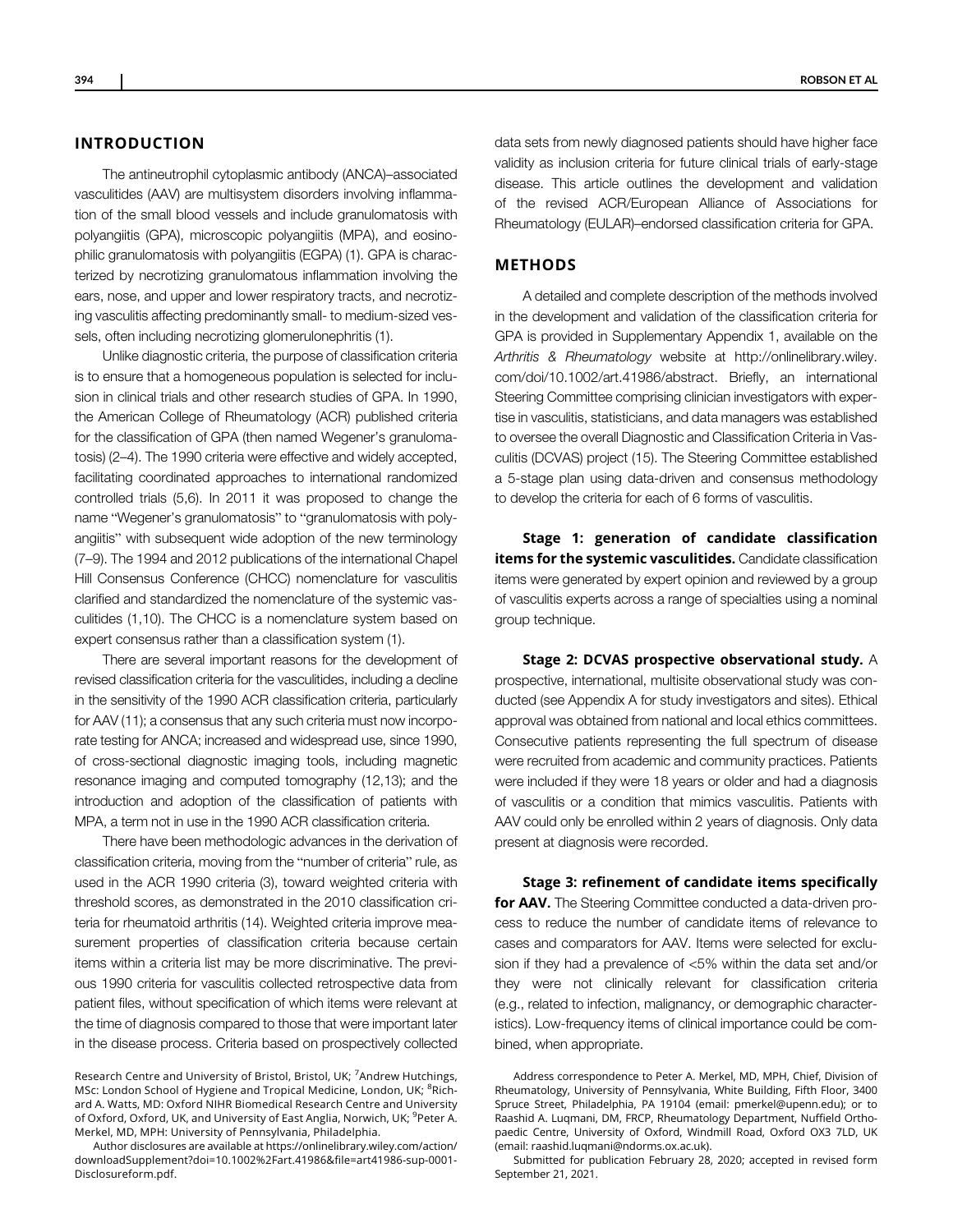Stage 4: expert review to derive a gold standard– defined set of cases of AAV. Experts in vasculitis from a wide range of geographic locations and specialties reviewed all submitted cases of vasculitis and a random selection of mimics of vasculitis. Each reviewer was asked to review ~50 submitted cases to confirm the diagnosis and to specify the certainty of their diagnosis as follows: very certain, moderately certain, uncertain, or very uncertain. Only cases agreed upon with at least moderate certainty were retained for further analysis.

Stage 5: derivation and validation of the final classification criteria for GPA. The DCVAS AAV data set was randomly split into development (80%) and validation (20%) sets. Comparisons were performed between cases of GPA confirmed by expert review and a comparator group randomly selected from the DCVAS cohort in the following proportions: another type of AAV (including MPA and EGPA), 64%; another form of smallvessel vasculitis (e.g., cryoglobulinemic vasculitis) or mediumvessel vasculitis (e.g., polyarteritis nodosa), 36%. Least absolute shrinkage and selection operator (lasso) logistic regression was used to identify items from the data set and create a parsimonious model including only the most important items. The final items in the model were formulated into a clinical risk-scoring tool with each factor assigned a weight based on its respective regression coefficient. A threshold that best balanced sensitivity and specificity was identified for classification.

In sensitivity analyses, the final classification criteria were applied to an unselected population of cases and comparators from the DCVAS data set based on the submitting physician diagnosis. Comparison was also made between the measurement properties of the new classification criteria for GPA and the 1990 ACR classification criteria for GPA using pooled data from the development and validation sets.

# RESULTS

Generation of candidate classification items for the systemic vasculitides. The Steering Committee identified >1,000 candidate items for the DCVAS case report form (see Supplementary Appendix 2, available on the Arthritis & Rheumatology website at [http://onlinelibrary.wiley.com/doi/10.1002/art.](https://doi.org/10.1002/art.41986/abstract) [41986/abstract](https://doi.org/10.1002/art.41986/abstract)).

**DCVAS prospective observational study.** Between January 2011 and December 2017, the DCVAS study recruited 6,991 participants from 136 sites in 32 countries. Information on the DCVAS sites, investigators, and study participants is listed in Supplementary Appendices 3, 4, and 5, available on the Arthritis & Rheumatology website at [http://onlinelibrary.wiley.com/doi/10.](https://doi.org/10.1002/art.41986/abstract) [1002/art.41986/abstract](https://doi.org/10.1002/art.41986/abstract).

Refinement of candidate items specifically for AAV. Following a data-driven and expert consensus process, 91 items from the DCVAS case report form were retained for regression analysis, including 45 clinical (14 composite), 18 laboratory (2 composite), 12 imaging (all composite), and 16 biopsy (1 composite) items. Some clinical items were removed in favor of similar but more specific pathophysiologic descriptors. Supplementary Appendix 6, available on the Arthritis & Rheumatology website at [http://onlinelibrary.wiley.com/doi/10.1002/art.41986/abstract,](https://doi.org/10.1002/art.41986/abstract) lists the final candidate items used in the derivation of the classification criteria for GPA, MPA, and EGPA.

Expert review to derive a gold standard–defined final set of cases of AAV. Fifty-five independent experts reviewed vignettes derived from the case report forms for 2,871 cases submitted with a diagnosis of either small-vessel vasculitis

| <b>Table 1.</b> Demographic and disease features of cases of GPA and comparators* |
|-----------------------------------------------------------------------------------|
|                                                                                   |

|                                                               | <b>GPA</b><br>$(n = 724)$ | Comparators<br>$(n = 813)$ | P       |
|---------------------------------------------------------------|---------------------------|----------------------------|---------|
| Age, mean $\pm$ SD years                                      | $53.6 \pm 16.2$           | $56.4 \pm 17.1$            | 0.001   |
| Sex, no. (%) female                                           | 340 (47.0)                | 424(52.2)                  | 0.048   |
| Maximum serum creatinine, mean<br>umoles/liter<br>mg/dl       | 168.3<br>1.9              | 185.2<br>21                | 0.077   |
| cANCA positive, no. (%)                                       | 531 (73.3)                | 40(4.9)                    | < 0.001 |
| pANCA positive, no. (%)                                       | 71 (9.8)                  | 342 (42.1)                 | < 0.001 |
| Anti-PR3-ANCA positive, no. (%)                               | 595 (82.2)                | 21(2.6)                    | < 0.001 |
| Anti-MPO-ANCA positive, no. (%)                               | 59(8.1)                   | 399 (49.1)                 | < 0.001 |
| Maximum eosinophil count $\geq 1 \times 10^9$ /liter, no. (%) | 196 (27)                  | 366(45)                    | < 0.001 |

 $*$  cANCA = cytoplasmic antineutrophil cytoplasmic antibody;  $p$ ANCA = perinuclear ANCA; anti–PR3-ANCA = anti–proteinase 3–ANCA; anti–MPO-ANCA = anti–myeloperoxidase-ANCA.

† Diagnoses of comparators for the classification criteria for granulomatosis with polyangiitis (GPA) included microscopic polyangiitis (n = 291), eosinophilic granulomatosis with polyangiitis (n = 226), polyarteritis nodosa  $(n = 51)$ , non-ANCA-associated small-vessel vasculitis that could not be subtyped  $(n = 51)$ , Behçet's disease  $(n = 50)$ , IgA vasculitis (n = 50), cryoglobulinemic vasculitis (n = 34), ANCA-associated vasculitis that could not be subtyped (n = 25), primary central nervous system vasculitis (n = 19), and anti-glomerular basement membrane disease ( $n = 16$ ).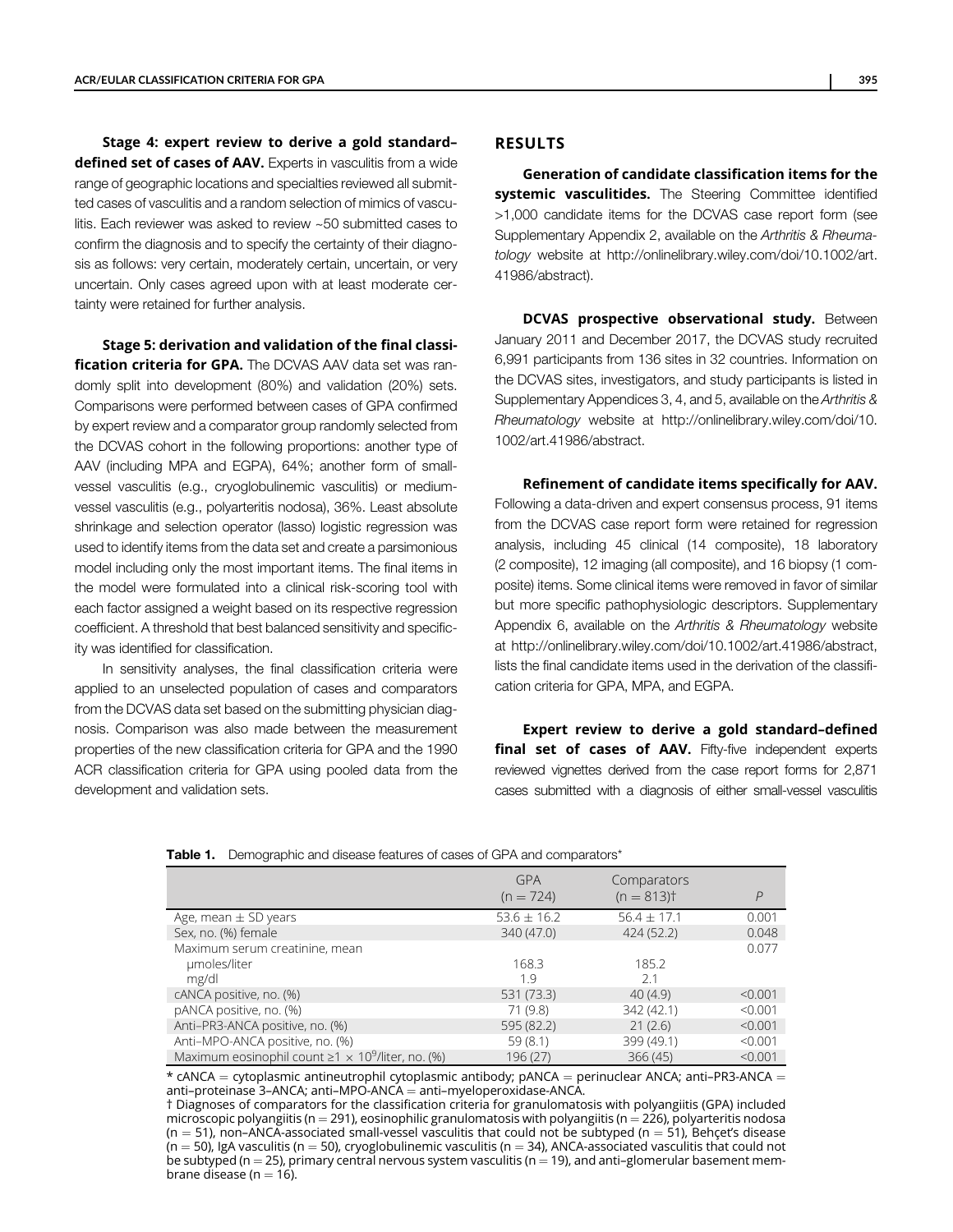(90% of case report forms) or another type of vasculitis or a mimic of vasculitis (10% of case report forms). The characteristics of the expert reviewers are shown in Supplementary Appendix 7, available on the Arthritis & Rheumatology website at [http://onlinelibrary.wiley.com/](https://doi.org/10.1002/art.41986/abstract) [doi/10.1002/art.41986/abstract](https://doi.org/10.1002/art.41986/abstract). A flow chart showing the results of the expert review process is shown in Supplementary Appendix 8, available on the Arthritis & Rheumatology website at [http://](https://doi.org/10.1002/art.41986/abstract) [onlinelibrary.wiley.com/doi/10.1002/art.41986/abstract](https://doi.org/10.1002/art.41986/abstract). A total of 2,072 cases (72%) passed the process and were designated as cases of vasculitis; these cases were used for the stage 5 analyses.

After expert review, 724 of 843 cases retained a reference diagnosis of GPA. There were 813 comparators randomly selected for analysis. Table 1 shows the demographic and disease features of the 1,537 cases included in this analysis (724 patients with GPA and 813 comparators), of which 1,230 (80%, 578 patients with GPA and 652 comparators) were in the development set, and 307 (20%, 146 patients with GPA and 161 comparators) were in the validation set.

Derivation and validation of the final classification criteria for GPA. Lasso logistic regression analysis using all 91 items resulted in a model of 26 independent items (see Supplementary Appendix 9B, available on the Arthritis & Rheumatology website at [http://onlinelibrary.wiley.com/doi/10.1002/art.](https://doi.org/10.1002/art.41986/abstract) [41986/abstract](https://doi.org/10.1002/art.41986/abstract)). The variables "positive test for cytoplasmic ANCA (cANCA)" and "positive test for anti–proteinase 3 (anti-PR3)

# 2022 AMERICAN COLLEGE OF RHEUMATOLOGY / EUROPEAN ALLIANCE OF ASSOCIATIONS FOR RHEUMATOLOGY **CLASSIFICATION CRITERIA FOR GRANULOMATOSIS WITH POLYANGIITIS**

#### **CONSIDERATIONS WHEN APPLYING THESE CRITERIA**

- These classification criteria should be applied to classify a patient as having granulomatosis with polyangiitis when a diagnosis of small- or medium-vessel vasculitis has been made
- Alternate diagnoses mimicking vasculitis should be excluded prior to applying the criteria

#### **CLINICAL CRITERIA**

| Nasal involvement: bloody discharge, ulcers, crusting, congestion,<br>blockage, or septal defect / perforation                                     |  |
|----------------------------------------------------------------------------------------------------------------------------------------------------|--|
| Cartilaginous involvement (inflammation of ear or nose cartilage, hoarse voice<br>or stridor, endobronchial involvement, or saddle nose deformity) |  |
| Conductive or sensorineural hearing loss                                                                                                           |  |
|                                                                                                                                                    |  |

#### **LABORATORY, IMAGING, AND BIOPSY CRITERIA**

| Positive test for cytoplasmic antineutrophil cytoplasmic antibodies (cANCA)<br>or antiproteinase 3 (anti-PR3) antibodies    | $+5$ |
|-----------------------------------------------------------------------------------------------------------------------------|------|
| Pulmonary nodules, mass, or cavitation on chest imaging                                                                     | $+2$ |
| Granuloma, extravascular granulomatous inflammation, or giant cells on biopsy                                               | $+2$ |
| Inflammation, consolidation, or effusion of the nasal/paranasal sinuses,<br>or mastoiditis on imaging                       |      |
| Pauci-immune glomerulonephritis on biopsy                                                                                   |      |
| Positive test for perinuclear antineutrophil cytoplasmic antibodies (pANCA)<br>or antimyeloperoxidase (anti-MPO) antibodies | -1   |
| Blood eosinophil count $\geq 1$ x10 <sup>9</sup> /liter                                                                     |      |

Sum the scores for 10 items, if present. A score of  $\geq$  5 is needed for classification of GRANULOMATOSIS WITH POLYANGIITIS.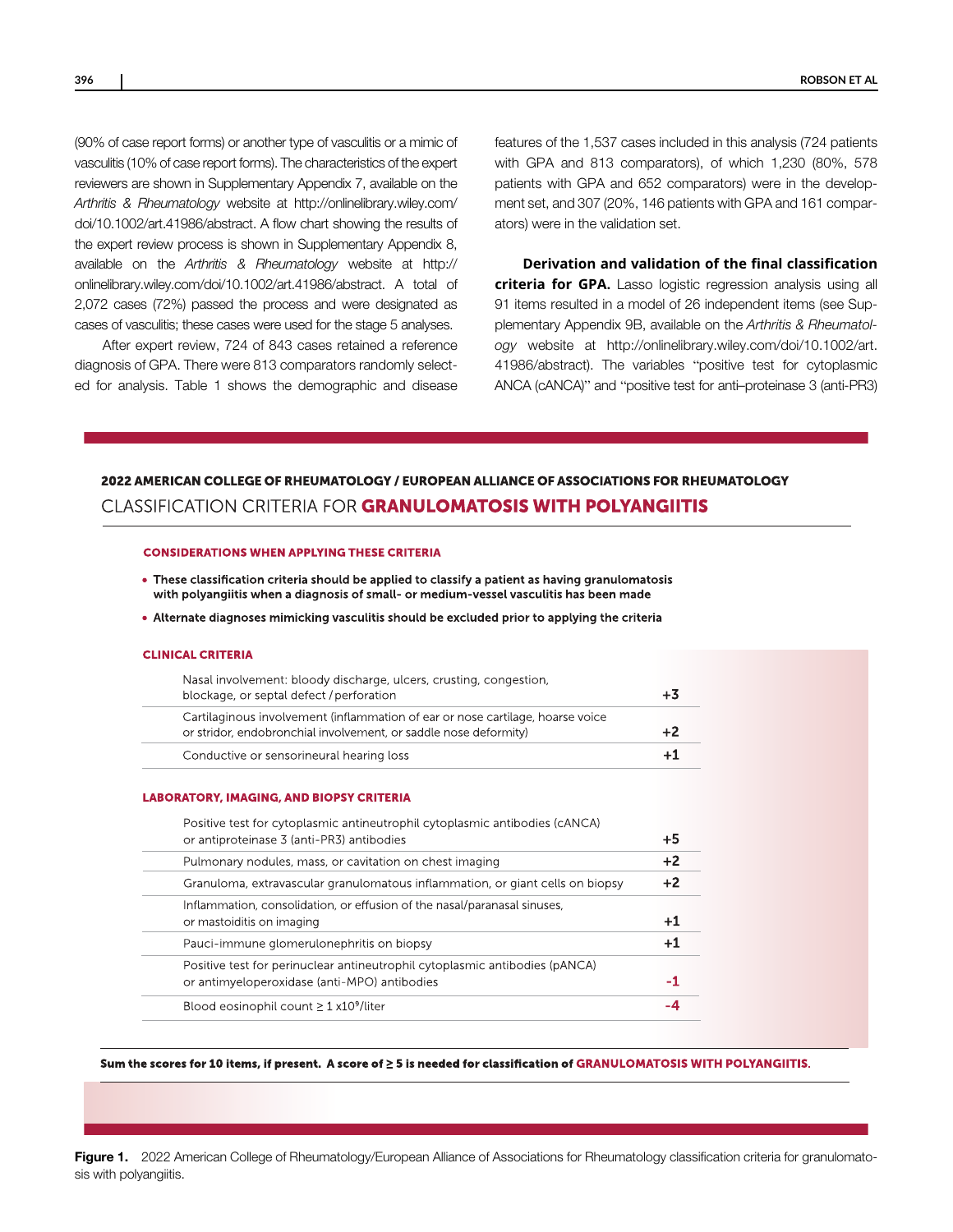antibody" and the variables "positive test for perinuclear ANCA (pANCA)" and "positive test for antimyeloperoxidase (anti-MPO) antibody" were strongly colinear and were combined within the model as "positive test for cANCA or positive test for anti-PR3 antibody" and "positive test for pANCA or positive test for anti-MPO antibody," respectively. Each item was scrutinized for inclusion based on statistical significance, clinical relevance, and specificity to GPA, resulting in 10 final items. Weighting of an individual criterion was based on logistic regression fitted to the 10 selected items (see Supplementary Appendix 10B, available on the Arthritis & Rheumatology website at [http://onlinelibrary.wiley.com/doi/10.1002/art.](https://doi.org/10.1002/art.41986/abstract) [41986/abstract](https://doi.org/10.1002/art.41986/abstract)).

**Model performance.** Use of a cutoff of  $\geq$ 5 for total risk score (see Supplementary Appendix 11B, available on the Arthritis & Rheumatology website at [http://onlinelibrary.wiley.com/doi/](https://doi.org/10.1002/art.41986/abstract) [10.1002/art.41986/abstract,](https://doi.org/10.1002/art.41986/abstract) for different cut points) yielded a sensitivity of 92.5% (95% confidence interval [95% CI] 86.9– 96.2%) and a specificity of 93.8% (95% CI 88.9–97.0%) in the validation set. The area under the curve (AUC) for the model was 0.98 (95% CI 0.98–0.99) in the development set and 0.99 (95% CI 0.98–1.00) in the validation set (Supplementary Appendix 12B, available on the Arthritis & Rheumatology website at [http://onlinelibrary.wiley.com/doi/10.1002/art.41986/abstract](https://doi.org/10.1002/art.41986/abstract)). The final classification criteria for GPA are shown in Figure 1 (for the slide presentation version, see Supplementary Figure 1, available on the Arthritis & Rheumatology website at [http://](https://doi.org/10.1002/art.41986/abstract) [onlinelibrary.wiley.com/doi/10.1002/art.41986/abstract\)](https://doi.org/10.1002/art.41986/abstract).

Sensitivity analyses. The classification criteria for GPA were applied to 2,511 patients randomly selected from the DCVAS database using the original physician-submitted diagnosis ( $n = 483$  GPA and 2,028 comparators). Use of the same cut point of ≥5 points for the classification of GPA yielded a similar specificity of 94.6% but a lower sensitivity of 83.8%. This upheld the a priori hypothesis that specificity would remain unchanged but sensitivity would be reduced in a population with fewer clearcut diagnoses of GPA (i.e., cases that did not pass expert review).

When the 1990 ACR classification criteria for GPA were applied to the DCVAS data set, the criteria performed poorly due to low sensitivity (69.3%) and moderate specificity (75.8%), with an AUC of 0.73 (95% CI 0.70–0.75).

### **DISCUSSION**

Presented here are the final 2022 ACR/EULAR GPA classification criteria. A 5-stage approach has been used, underpinned by data from the multinational prospective DCVAS study and informed by expert review and consensus at each stage. The comparator group for developing and validating the criteria were other forms of AAV and other small- and medium-vessel vasculitides, the clinical entities where discrimination from GPA is difficult,

but important. The new criteria for GPA have excellent sensitivity and specificity and incorporate ANCA testing and modern imaging techniques. The criteria were designed to have face and content validity for use in clinical trials and other research studies.

These criteria are validated and intended for the purpose of classification of vasculitis and are not appropriate for use in establishing a diagnosis of vasculitis. The aim of the classification criteria is to differentiate cases of GPA from similar types of vasculitis in research settings. Therefore, the criteria should only be applied when a diagnosis of small- or medium-vessel vasculitis has been made and all potential "vasculitis mimics" have been excluded. The exclusion of mimics is a key aspect of many classification criteria, including those for Sjögren's syndrome (16) and rheumatoid arthritis (14). The 1990 ACR classification criteria for vasculitis perform poorly when used for diagnosis (i.e., when used to differentiate between cases of vasculitis versus mimics without vasculitis) (17), and it is expected that the 2022 criteria would also perform poorly if used inappropriately as diagnostic criteria in people in whom alternative diagnoses, such as infection or other non-vasculitis inflammatory diseases, are still being considered. The relatively low weight assigned to glomerulonephritis in these classification criteria highlights the distinction between classification and diagnostic criteria. While detection of kidney disease is important to diagnose GPA, glomerulonephritis is common among patients with either GPA or MPA and thus does not function as a strong classifier between these conditions.

These criteria differ from the previous 1990 ACR criteria in that they have been developed using cases presenting prospectively at the start of their disease process. This approach is different from the methods used to generate the 1990 ACR criteria, in which prevalent case records were utilized, potentially including items related to irreversible damage accrued over time. Inclusion of newly diagnosed cases in these criteria should improve their accuracy within the context of early intervention trials as well as refractory disease. The comparators used for these new criteria are also more appropriate and are closer mimics of GPA; for example, comparators with predominantly small-vessel vasculitis rather than predominantly giant cell arteritis were included. The new criteria perform better than previous criteria within this data set (11). ANCA is a major discriminator within these criteria, although patients can be classified as having GPA without having a positive test result for ANCA if they have a sufficient number of other features. These new criteria were validated in an independent data set and are weighted with threshold scores (14,16) to maximize predictive ability.

There are some study limitations to consider. Although this was the largest international study ever conducted in vasculitis, most patients were recruited from Europe, Asia, and North America. The performance characteristics of the criteria should be further tested in African and South American populations, which may have different clinical presentations of vasculitis. These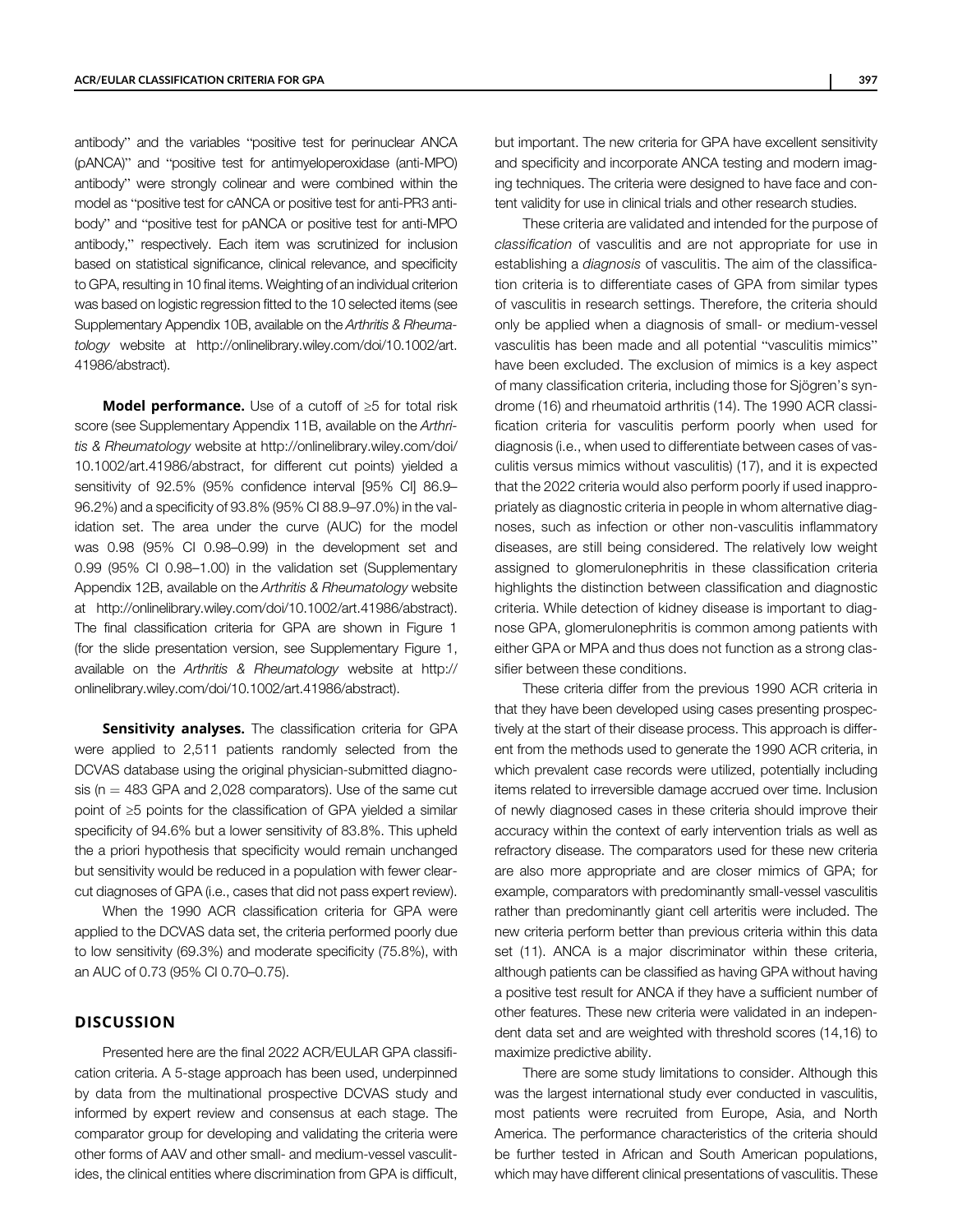criteria were developed using data collected from adult patients with vasculitis. Although the clinical characteristics of GPA and the other vasculitides which these criteria were tested against are not known to differ substantially between adults and children, these criteria should be applied to children with some caution. The scope of the criteria is intentionally narrow and applies only to patients who have been diagnosed as having vasculitis. Diagnostic criteria are not specified. The criteria are intended to identify homogeneous populations of disease and, therefore, may not be appropriate for studies focused on the full spectrum of clinical heterogeneity in these conditions. To maximize relevance and face validity of the new criteria, study sites and expert reviewers were recruited from a broad range of countries and different medical specialties. Nonetheless, the majority of patients were recruited from academic rheumatology or nephrology units, which could have introduced referral bias.

A key strength of this study is the use of an independent expert review process to confirm cases of GPA and comparators to avoid the circularity of using predefined criteria to define the gold standard. Approximately one-quarter of cases were excluded via this process, due to either a lack of consensus on exact diagnosis or insufficient data available to make the diagnosis. A limitation of this approach, however, could be the exclusion of true, but less clearcut, cases submitted by the original physicians. It is important that cases are classified accurately for inclusion in clinical trials; therefore, some loss of sensitivity may be appropriate. Importantly, this study also demonstrated that applying the new criteria for GPA to the whole unselected DCVAS data set resulted in a reduction in sensitivity while maintaining specificity. Thus, the criteria should also be useful in a more generalized, "real-world" population.

The 2022 ACR/EULAR classification criteria for GPA are the product of a rigorous methodologic process that utilized an extensive data set generated by the work of a remarkable international group of collaborators. These criteria have been endorsed by the ACR and EULAR and are now ready for use to differentiate one type of vasculitis from another to define populations in research studies.

# ACKNOWLEDGMENTS

We acknowledge the patients and clinicians who provided data to the DCVAS project.

# AUTHOR CONTRIBUTIONS

All authors were involved in drafting the article or revising it critically for important intellectual content, and all authors approved the final version to be published. Dr. Merkel had full access to all of the data in the study and takes responsibility for the integrity of the data and the accuracy of the data analysis.

Study conception and design. Robson, Grayson, Ponte, Suppiah, Craven, Judge, Hutchings, Watts, Merkel, Luqmani.

Acquisition of data. Robson, Grayson, Ponte, Suppiah, Craven, Watts, Merkel, Luqmani.

Analysis and interpretation of data. Robson, Grayson, Ponte, Suppiah, Craven, Judge, Khalid, Hutchings, Watts, Merkel, Luqmani.

# **REFERENCES**

- 1. Jennette JC, Falk RJ, Bacon PA, Basu N, Cid MC, Ferrario F, et al. 2012 revised International Chapel Hill Consensus Conference nomenclature of vasculitides. Arthritis Rheum 2013;65:1–11.
- 2. Fries JF, Hunder GG, Bloch DA, Michel BA, Arend WP, Calabrese LH, et al. The American College of Rheumatology 1990 criteria for the classification of vasculitis. Arthritis Rheum 1990;33:1135–6.
- 3. Bloch DA, Michel BA, Hunder GG, McShane DJ, Arend WP, Calabrese LH, et al. The American College of Rheumatology 1990 criteria for the classification of vasculitis: patients and methods. Arthritis Rheum 1990;33:1068–73.
- 4. Leavitt RY, Fauci AS, Bloch DA, Michel BA, Hunder GG, Arend WP, et al. The American College of Rheumatology 1990 criteria for the classification of Wegener's granulomatosis. Arthritis Rheum 1990; 33:1101–7.
- 5. Jones RB, Tervaert JW, Hauser T, Luqmani R, Morgan MD, Peh CA, et al. Rituximab versus cyclophosphamide in ANCA-associated renal vasculitis. N Engl J Med 2010;363:211–20.
- 6. Stone JH, Merkel PA, Spiera R, Seo P, Langford CA, Hoffman GS, et al. Rituximab versus cyclophosphamide for ANCA-associated vasculitis. N Engl J Med 2010;363:221–32.
- 7. Falk RJ, Gross WL, Guillevin L, Hoffman GS, Jayne DR, Jennette JC, et al. Granulomatosis with polyangiitis (Wegener's): an alternative name for Wegener's granulomatosis. Arthritis Rheum 2011;63:863–4.
- 8. Falk RJ, Gross WL, Guillevin L, Hoffman G, Jayne DR, Jennette JC, et al. Granulomatosis with polyangiitis (Wegener's): an alternative name for Wegener's granulomatosis. Ann Rheum Dis 2011;70:704.
- 9. Falk RJ, Gross WL, Guillevin L, Hoffman G, Jayne DR, Jennette JC, et al. Granulomatosis with polyangiitis (Wegener's): an alternative name for Wegener's granulomatosis. J Am Soc Nephrol 2011;22: 587–8.
- 10. Jennette JC, Falk RJ, Andrassy K, Bacon PA, Churg J, Gross WL, et al. Nomenclature of systemic vasculitides: proposal of an international consensus conference. Arthritis Rheum 1994;37:187–92.
- 11. Seeliger B, Sznajd J, Robson JC, Judge A, Craven A, Grayson PC, et al. Are the 1990 American College of Rheumatology vasculitis classification criteria still valid? Rheumatology (Oxford) 2017;56:1154–61.
- 12. Watts RA, Suppiah R, Merkel PA, Luqmani R. Systemic vasculitis—is it time to reclassify? Rheumatology (Oxford) 2011;50:643–5.
- 13. Basu N, Watts R, Bajema I, Baslund B, Bley T, Boers M, et al. EULAR points to consider in the development of classification and diagnostic criteria in systemic vasculitis. Ann Rheum Dis 2010;69: 1744–50.
- 14. Aletaha D, Neogi T, Silman AJ, Funovits J, Felson DT, Bingham CO III, et al. 2010 rheumatoid arthritis classification criteria: an American College of Rheumatology/European League Against Rheumatism collaborative initiative. Arthritis Rheum 2010;62:2569–81.
- 15. Craven A, Robson J, Ponte C, Grayson PC, Suppiah R, Judge A, et al. ACR/EULAR-endorsed study to develop Diagnostic and Classification Criteria for Vasculitis (DCVAS). Clin Exp Nephrol 2013;17: 619–21.
- 16. Shiboski SC, Shiboski CH, Criswell L, Baer A, Challacombe S, Lanfranchi H, et al. American College of Rheumatology classification criteria for Sjögren's syndrome: a data-driven, expert consensus approach in the Sjögren's International Collaborative Clinical Alliance cohort. Arthritis Care Res (Hoboken) 2012;64:475–87.
- 17. Rao JK, Allen NB, Pincus T. Limitations of the 1990 American College of Rheumatology classification criteria in the diagnosis of vasculitis. Ann Intern Med 1998;129:345–52.